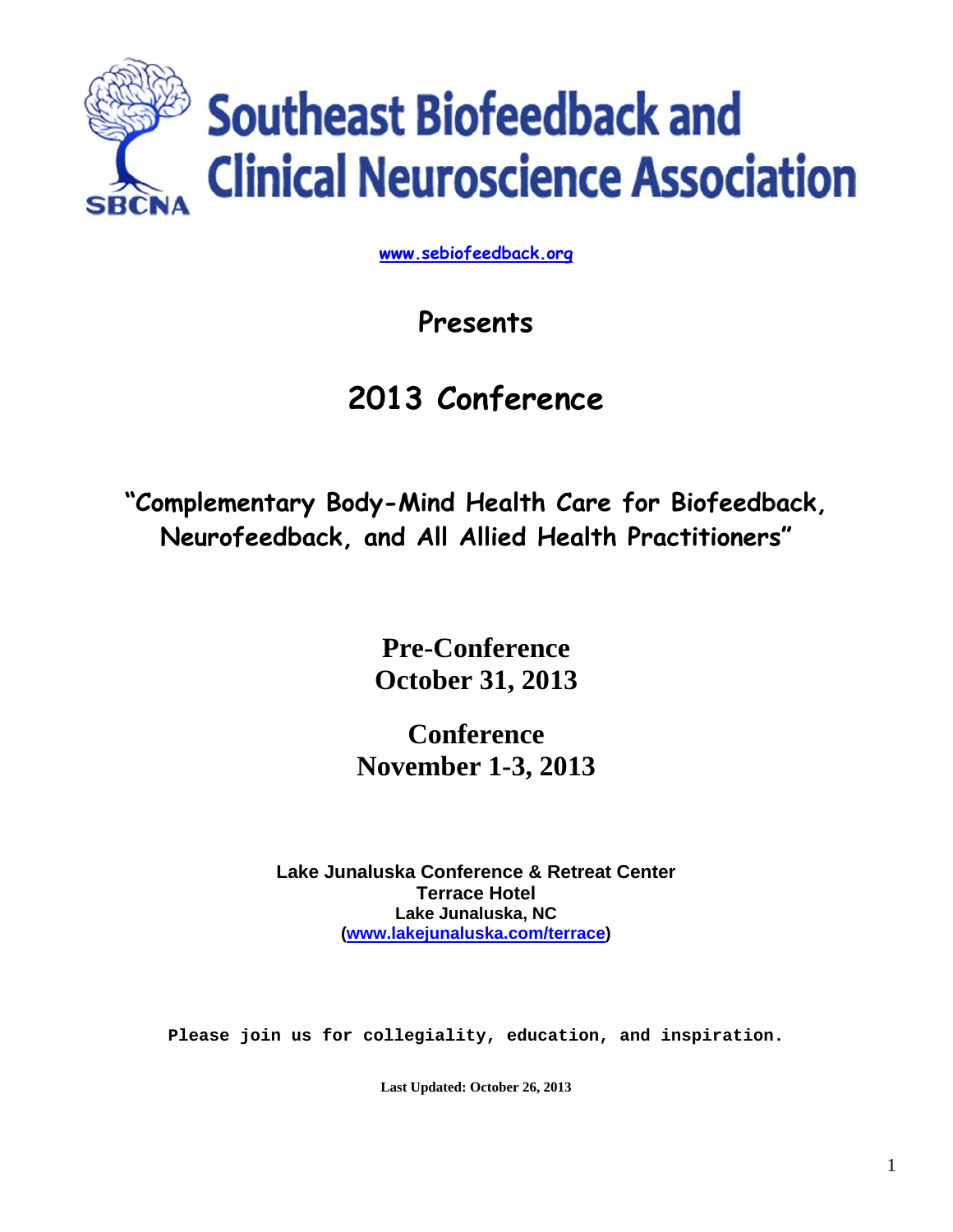# **SBCNA PRE-CONFERENCE PROGAM Thursday, October 31, 2013 at Harrell Center**

**\*** *For the preconference sessions you may choose to attend both lectures, or one lecture and the related hands-on workshop.* 

- 7:30- 8:30 **Breakfast in Terrace Hotel Dining Hall**
- 7:45- 8:15 **Registration**
- 8:15- 8:30 **Welcome Tom Gross, President of SBCNA**

## 8:30- 10:30 **Introduction to Neurofeedback**

#### **Richard Soutar, PhD**

This workshop is for those who are new to neurofeedback (NFB), considering entering the field or incorporating NFB into an existing practice, or looking for a current, research-based NFB refresher. Dr. Richard Soutar will cover the basics, key concepts and skill areas including the theory and methods behind NFB and qEEG, practical applications in clinical settings, basic brain anatomy and assessment procedures, EEG biofeedback software, and basic dimensions of brain maps. *(2.0 CE/CME-Basic)*

**\*Concurrent Workshop: During this time Peder H. Fagerholm, Ph.D. will present an informal** *Introduction to Peripheral Biofeedback Equipment and Practices***, including handson opportunities with Brain Master and Nexus systems.** *(2.0 CE/CME-Basic)*

- 10:30- 10:45 **Break**
- 10:45- 12:00 **Introduction to Neurofeedback (continued) Richard Soutar, Ph.D.** *(1.25 CE/CME-Basic)*

#### 12:00- 1:15 **Lunch at Terrace Hotel Dining Hall (across from Harrell Center)**

## 1:30- 3:00 **Introduction to Biofeedback**

#### **Dan Chartier, Ph.D.**

A Basic Introduction to the Science of Biofeedback and the Process of Self-Regulation, this workshop will provide a through introduction to the art and science of biofeedback. The goal will be to help newcomers understand basic concepts and principles and assist more experienced practitioners in refreshing the essence of what works in using feedback technology to promote health and well-being. *(1.5 CE/CME-Basic)* 

**\*Concurrent Workshop: During this time frame Peder H. Fagerholm, Ph.D. will present an informal** *Introduction to Neurofeedback Equipment and Practices***, including hands-on opportunities with Brain Master and Nexus systems.** *(1.5 CE/CME-Basic)*

- 3:00- 3:15 **Break**
- 3:15- 5:00 **Introduction to Biofeedback (continued) Dan Chartier, Ph.D.** *(1.75 CE/CME-Basic)*
- 6:00- 7:00 **Dinner at Terrace Hotel Dining Hall (across from Harrell Center)**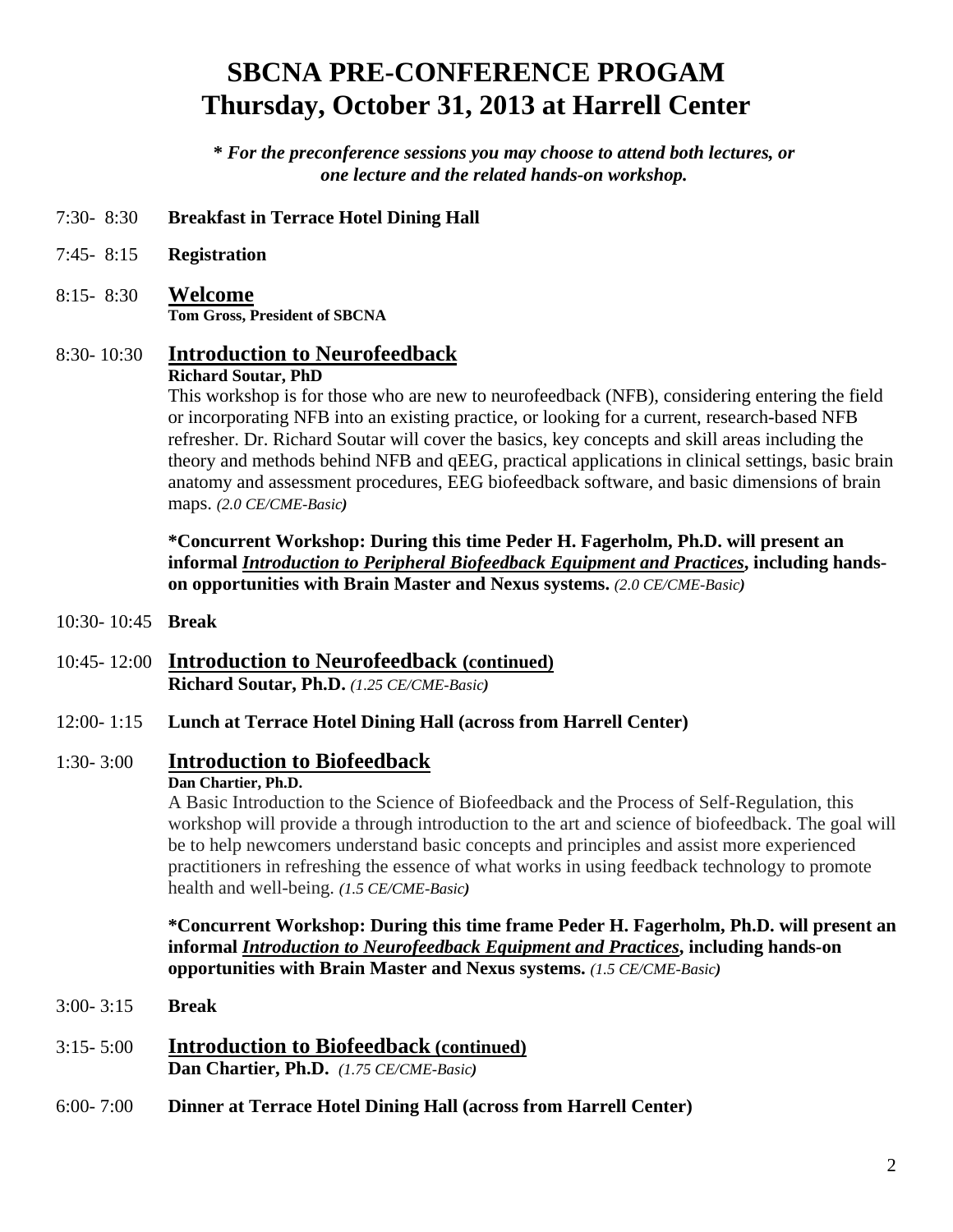## **SBCNA CONFERENCE PROGRAM**

## **Friday, November 1, 2013**

- 7:30- 8:30 **Breakfast in Terrace Hotel Dining Hall**
- 7:45- 8:15 **Registration**
- 8:15- 8:30 **Welcome Tom Gross, President of SBCNA**

## 8:30- 10:15 **The Eagle and the Condor: The longest journey you will ever make is the journey between your head and your heart. An exploration of cross cultural perspectives.**

#### **Barbara Soutar, R.N., BCN**

We are more than our thinking, emotional experiences, and bodies. Using traditional shamanistic methods of assessment and integration through visualization, this presentation will explore and attempt to broaden our self‐definitions. The goal of this approach is to experience that there are many ways to intercede using traditional healing methods, independent of biofeedback equipment or conventional therapeutic skills, that can assist our clients in moving towards self‐directed meaningful growth and healing. *(1.75 CE/CME-Basic-Intermediate)* 

\***Concurrent Mini‐Workshop**: During this time **Peder H. Fagerholm, Ph.D.** will conduct one hour mini‐workshops including **Electrodermal Responses Biofeedback, Neurofeedback, Electromyography Biofeedback, Heart Rate Biofeedback, Neurotechnology 1, Neurotechnology 2, Respiration Biofeedback, and Temperature Biofeedback**. Mini‐ workshops are available by appointment. Sign-up on posted sheets for your designated times at the conference. (*1.0 CE/CME*)

### 10:15-11:00 **Break—Exhibits--Meet & Greet Presenters**

## 11:00-11:30 **Neurodegeneration: Confounds, Challenges and Opportunites Tom Gross, DC, DACNB, FACFN, FABCDD, BCN**

Neurodegeneration has come to the forefront as a concern in all neurological conditions, across all ages, presenting challenges and opportunities to practitioners and the general public alike. Novel lab markers and disruptive molecular complexes have been identified in numerous neurological processes. This presentation will review the science surrounding neurodegeneration and its potential for obstructing the outcomes of biofeedback, and present potential nutritional and lifestyle strategies to protect our patients and enhance outcomes. *(0.5 CE/CME-Intermediate)* 

### 11:30-12:30 **Biofeedback & Neurofeedback Interventions for Refractory Sports Related Concussion Robert L. (Bob) Conder, PsyD, ABPP**

This workshop will present the latest empirical research in the neurochemistry and neurophysiology of sports concussions, typical physical, emotional and cognitive symptoms, gender differences, and usual patterns of recovery. Non‐pharmacologic interventions will be presented. These include breathing techniques, psychophysiologic biofeedback such as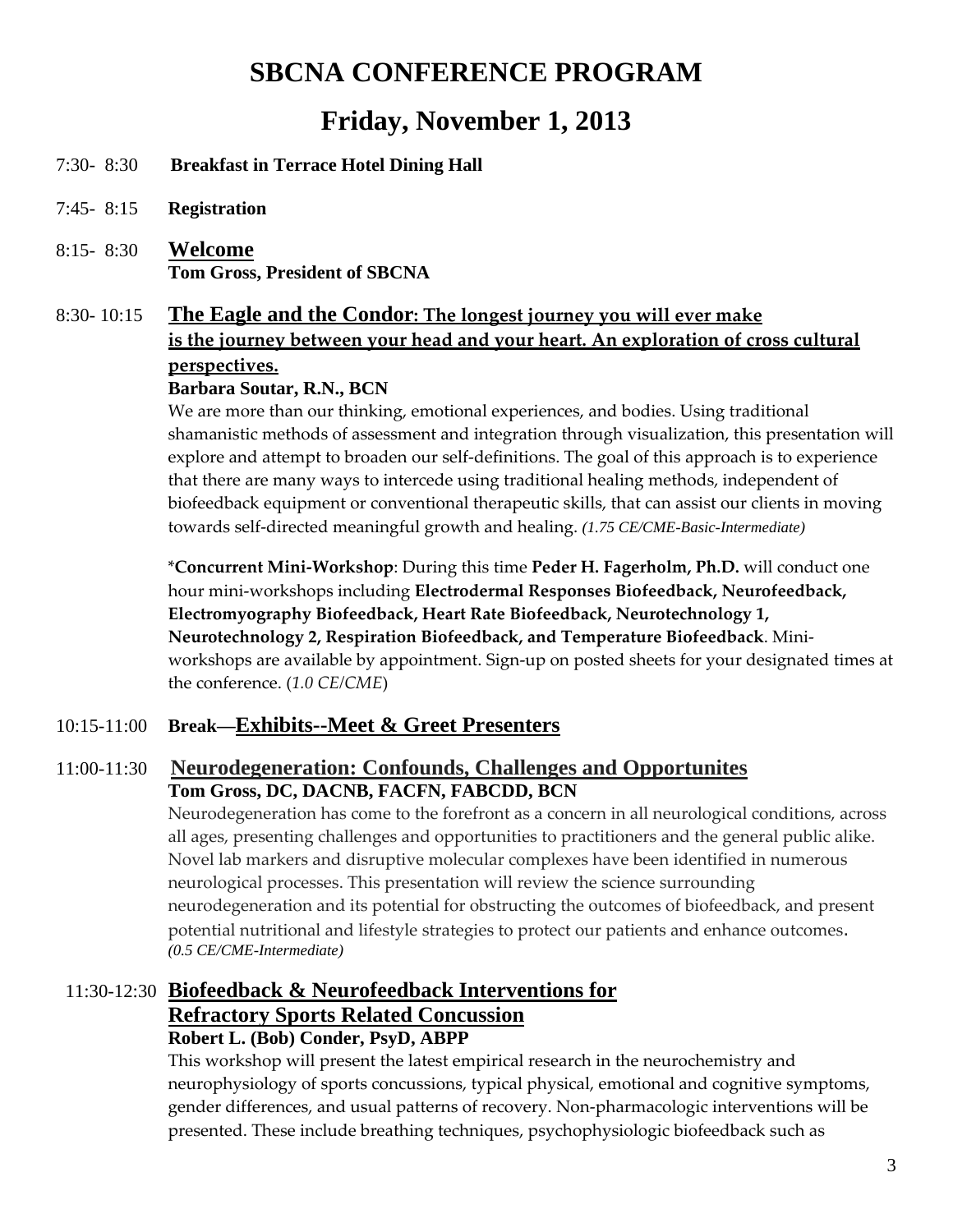temperature, EMG, GSR & HRV, and neurophysiologic interventions including the Neurosports programs from SmartMind Pro (BrainTrain). Integration of BFB with traditional neurocognitive assessment will be presented. If time allows, an overview of athletic performance enhancement with biofeedback will be presented. (1*.0 CE/CME-Intermediate)* 

\***Concurrent Mini‐Workshop**: During this time **Peder H. Fagerholm, Ph.D.** will conduct one hour mini‐workshops including **Electrodermal Responses Biofeedback, Neurofeedback, Electromyography Biofeedback, Heart Rate Biofeedback, Neurotechnology 1, Neurotechnology 2, Respiration Biofeedback, and Temperature Biofeedback**. Mini‐ workshops are available by appointment. Sign-up on posted sheets for your designated times at the conference. (*1.0 CE/CME*)

#### 12:30- 1:30 **Lunch at Terrace Hotel Dining Hall (across from Harrell Center) Exhibitor**

### **(Friday continued)**

### 1:30- 2:30 **Neurotoxicity: Assessment and Treatment Concerns David Cantor, Ph.D.**

 Many factors can adversely affect the progress and success of neurotherapies. Of increasing concern in mental health disorders is toxin exposure and its effects on metabolic systems and brain function in particular. This workshop is intended to provide an overview of types of toxins and related physiological dysfunction that may undermine therapeutic success and develop a basic knowledge of how such factors affect brain function and consequently behavior. Methods of identifying such toxins and helping the client prevent exposure or seek services to remediate body burden levels of toxins will be reviewed. (1*.0 CE/CME-Intermediate)* 

\***Concurrent Mini‐Workshop**: During this time **Peder H. Fagerholm, Ph.D.** will conduct one hour mini‐workshops including **Electrodermal Responses Biofeedback, Neurofeedback, Electromyography Biofeedback, Heart Rate Biofeedback, Neurotechnology 1, Neurotechnology 2, Respiration Biofeedback, and Temperature Biofeedback**. Mini‐ workshops are available by appointment. Sign-up on posted sheets for your designated times at the conference. (*1.0 CE/CME*)

## 2:30- 3:30 **Oxidative Stress, Excitotoxicity and qEEG Richard Soutar, PhD James Hopson, D.PSc**

Many clinicians have begun to recognize and report qEEG patterns associated with milder forms of metabolic disorders which appear to limit or reduce response to NFB training. Many of these disorders appear to be related to a variety of environmental stressors that are only just beginning to be identified. By raising awareness of the features and sources of these disorders as well as their impact on the EEG we may be able to enhance efficacy of NFB. (*1.0 CE/CME-Intermediate)*

\***Concurrent Mini‐Workshop**: During this time **Peder H. Fagerholm, Ph.D.** will conduct one hour mini‐workshops including **Electrodermal Responses Biofeedback, Neurofeedback, Electromyography Biofeedback, Heart Rate Biofeedback, Neurotechnology 1, Neurotechnology 2, Respiration Biofeedback, and Temperature Biofeedback**. Mini‐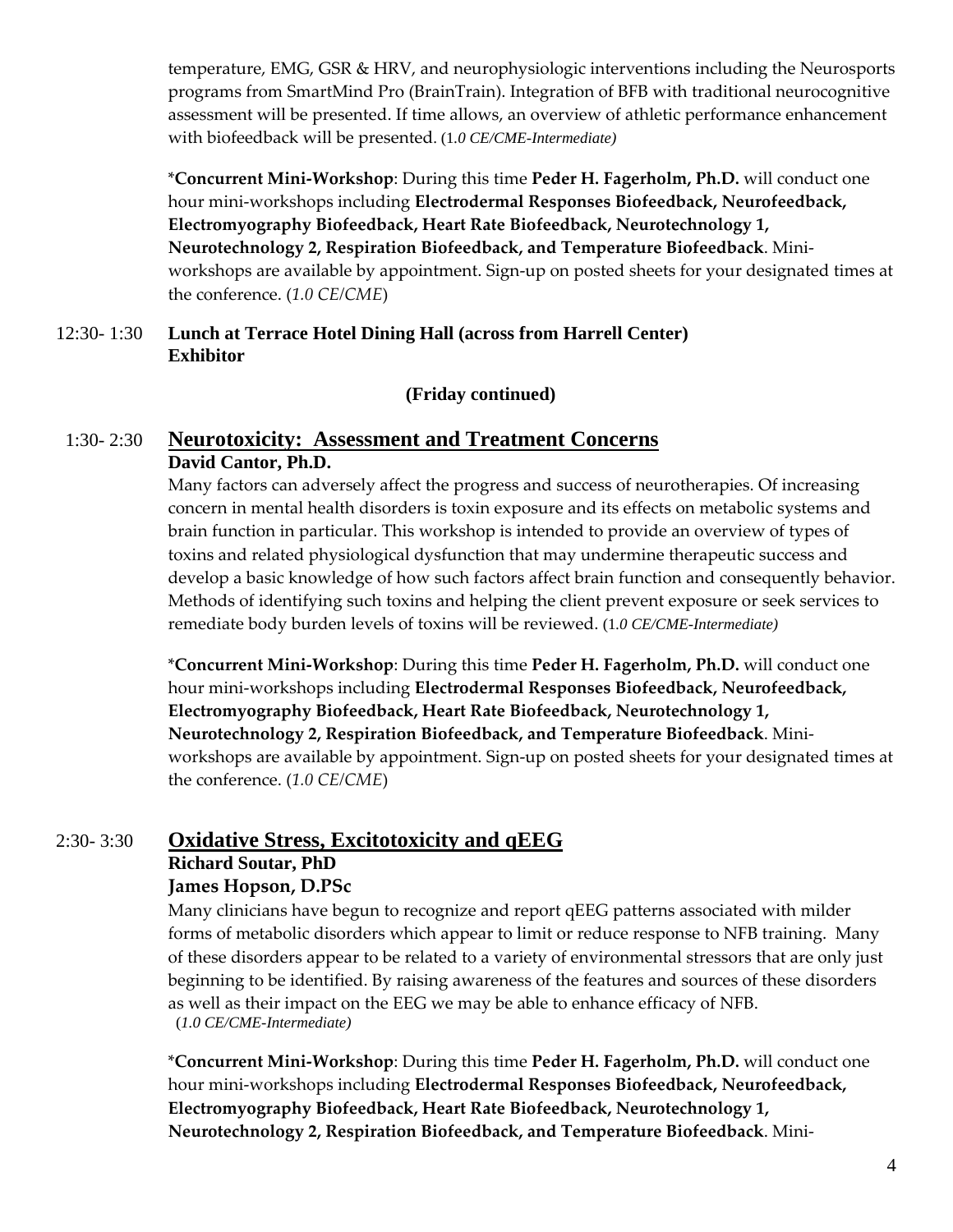workshops are available by appointment. Sign‐up on posted sheets for your designated times at the conference. (*1.0 CE/CME*)

### \*[3:30- 3:45] **Break—\*Exhibitors**

3:45- 4:45 **Oxidative Stress, Excitotoxicity and qEEG (continued) Richard Soutar, PhD James Hopson, D.PSc** (*1.0 CE/CME-Intermediate)*

### 4:45-5:45 **Metabolism and Nutrition: Their Relationship to Psychological State James Hopson, D.PSc**

The gap between physical and psychological health narrows as the belief systems surrounding separateness and holism are questioned. Increasing research shows that mineral balance and the foods we eat have a direct effect on our psychological state. Clear links between nutritional balance and psychological state, and a simple method to assess nutritional balance will be presented. *(1.0 CE/CME-Intermediate)* 

\***Concurrent Mini‐Workshop**: During this time **Peder H. Fagerholm, Ph.D.** will conduct one hour mini‐workshops including **Electrodermal Responses Biofeedback, Neurofeedback, Electromyography Biofeedback, Heart Rate Biofeedback, Neurotechnology 1, Neurotechnology 2, Respiration Biofeedback, and Temperature Biofeedback**. Mini‐ workshops are available by appointment. Sign‐up on posted sheets for your designated times at the conference. (*1.0 CE/CME*)

6:00 - 7:00 **Dinner at Terrace Hotel Dining Hall (across from Harrell Center)**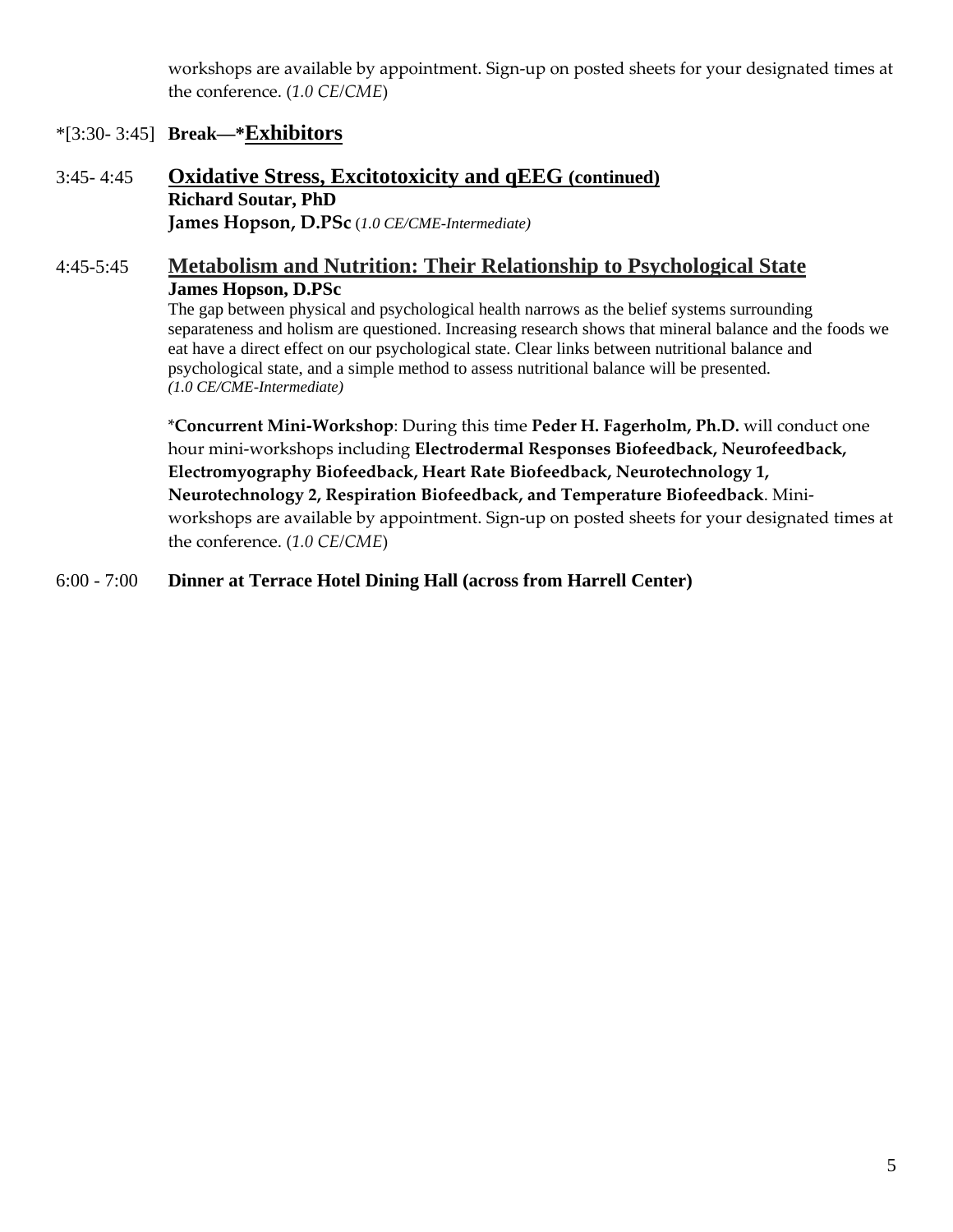# **Saturday, November 2, 2013**

### 7:30- 8:30 **Breakfast in Terrace Hotel Dining Hall**

7:45- 8:15 **Registration** 

### 8:15- 8:30 **Welcome**

**Tom Gross, President of SBCNA**

## 8:30-10:30 **Protocols in EEG Biofeedback Using qEEG and SPECTS for Toxic and Metabolic Encephalopathies, Epilepsy, and Autism**

**Helena Kerekhazi, MS, NRNP** *(PhD Neuropsychology Candidate)*

Branson's research has demonstrated the progression of neurodegeneration that ranges from ADHD to Autism to Epilepsy in the brain SPECT scans of a single family. Implications for remediation of neurodegeneratin and reduction of symptoms with neurotherapies including neurofeedback, scalp acupuncture and neuronutrition will be presented. (*2.0 CE/CME-Intermediate)*

\***Concurrent Mini‐Workshop**: During this time **Peder H. Fagerholm, Ph.D.** will conduct one hour mini‐workshops including **Electrodermal Responses Biofeedback, Neurofeedback, Electromyography Biofeedback, Heart Rate Biofeedback, Neurotechnology 1, Neurotechnology 2, Respiration Biofeedback, and Temperature Biofeedback**. Mini‐ workshops are available by appointment. Sign‐up on posted sheets for your designated times at the conference. (*1.0 CE/CME*)

### 10:30-11:00 **Break-Visit the Exhibitor**

# 11:00-12:30 **Z-Score LORETA Neurofeedback in Clinical Practice**

 **J. Lucas Koberda, MD, Ph.D.** 

 Introduction of QEEG/LORETA electrical imaging and Z-score LORETA NFB enables more precise 3-D NFB therapy. Several neuro-psychiatric cases will be presented where initial LORETA localization of electrical dysfunction led to subsequent amelioration of symptoms by targeted Z-score LORETA NFB. *( 1.5 CE/CME Intermediate-Advanced))* 

## 12:30- 2:00 **Members Only Catered Lunch & Business Meeting sponsored by SBCNA**

*Non-members will have lunch as usual in the Terrace Dining Hall.(12:30-1:30)* 

### 2:00- 3:30 **The KIDS KORNER: Challenges and Complexities of Working with Youth Robert E. Longo, MRC, LPC, NCC, BCIA-EEG**

Research increasingly reveals that significant numbers of youth with acquired head injuries are victims of abuse, neglect and related traumatic experiences, and have disorders such as ADD/ADHD that may not respond well to medications. This workshop will focus on the growing need to consider complementary and alternative medicine approaches with youth, including the use of biofeedback and neurofeedback, and the benefits of these treatment modalities. *(1.5 CE/CME-Intermediate)* 

\***Concurrent Mini‐Workshop**: During this time **Peder H. Fagerholm, Ph.D.** will conduct one hour mini‐workshops including **Electrodermal Responses Biofeedback, Neurofeedback, Electromyography Biofeedback, Heart Rate Biofeedback, Neurotechnology 1, Neurotechnology 2, Respiration Biofeedback, and Temperature Biofeedback**. Mini‐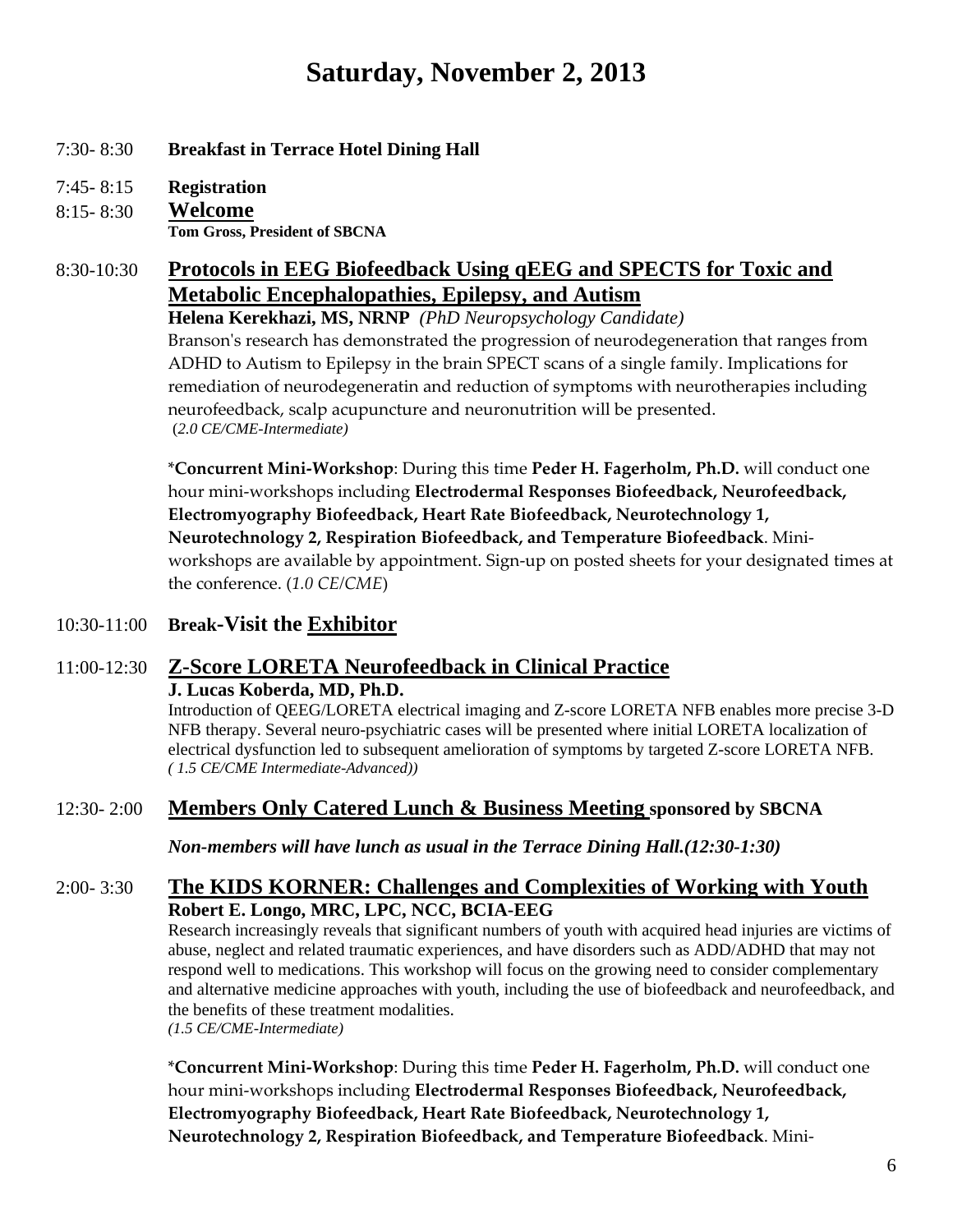workshops are available by appointment. Sign-up on posted sheets for your designated times at the conference. (*1.0 CE/CME*)

### 3:30- 4:00 **Break—Visit the Exhibitors**

## 4:00- 5:00 **Integration of Biofeedback and Cognitive Behavioral Therapy in Complex Pediatric Populations**

### **Katherine S. Spencer, PsyD**

Integration of biofeedback and cognitive-behavioral therapy with children with complex medical conditions is becoming a more widely used and commonly accepted practice. This workshop provides a review of literature, case examples, and a foundation for smoothly and effectively integrating these therapeutic tools in your pediatric behavioral health practice. *(1.0 CE/CME-Basic)* 

\***Concurrent Mini‐Workshop**: During this time **Peder H. Fagerholm, Ph.D.** will conduct one hour mini‐workshops including **Electrodermal Responses Biofeedback, Neurofeedback, Electromyography Biofeedback, Heart Rate Biofeedback, Neurotechnology 1, Neurotechnology 2, Respiration Biofeedback, and Temperature Biofeedback**. Mini‐ workshops are available by appointment. Sign-up on posted sheets for your designated times at the conference. (*1.0 CE/CME*)

## 5:00- 6:00 **Sleep: Mind Body Medicine**

### **Tom Gross, DC, DACNB, FACFN, FABCDD, BCN**

The quality of sleep we experience in the one-third of our lives we spend sleeping has a bearing on our mental, physical and social health and longevity. The hidden epidemic of Sleep Debt is the unreported national deficit. This presentation will review the neuroscience of sleep, the effects of sleep on the brain, dreaming, sleep disorders, and promising interventions including biofeedback.

*(1 CE/CME Beginner/Intermediate)* 

\***Concurrent Mini‐Workshop**: During this time **Peder H. Fagerholm, Ph.D.** will conduct one hour mini‐workshops including **Electrodermal Responses Biofeedback, Neurofeedback, Electromyography Biofeedback, Heart Rate Biofeedback, Neurotechnology 1, Neurotechnology 2, Respiration Biofeedback, and Temperature Biofeedback**. Mini‐ workshops are available by appointment. Sign-up on posted sheets for your designated times at the conference. (*1.0 CE/CME*)

### 6:00 - 7:00 **Dinner at Terrace Hotel Dining Hall (across from Harrell Center)**